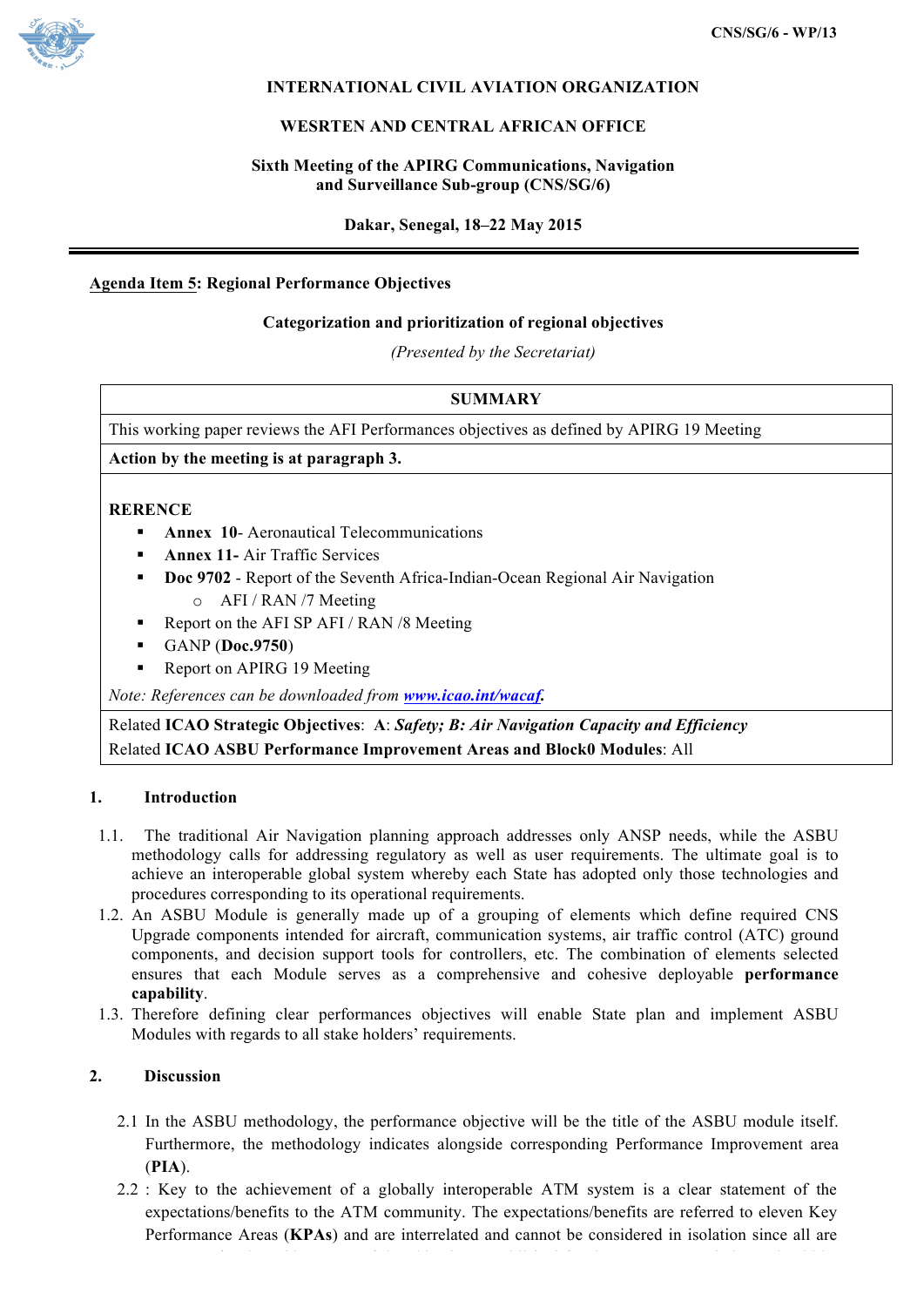noted that while safety is the highest priority, the eleven KPAs shown below are in alphabetical order as they would appear in English. They are:

**Access/Equity**; **Capacity**; **Cost Effectiveness**; **Efficiency**; **Environment**; **Flexibility**; **Global Interoperability**; **Participation of ATM Community**; P**redictability**; **Safety**; and **Security**.

- 2.3 However, out of these eleven KPAs, for the present, only five have been selected for reporting through Air Navigation Reporting Forms (**ANRF**), which are **Access & Equity**, **Capacity**, **Efficiency**, **Environment** and **Safety**. The KPAs applicable to respective ASBU module are to be identified by marking **Y** (Yes) or **N** (No). The impact assessment could be extended to more than five KPAs mentioned above if maturity of the national system allows and the process is available within the State to collect the data.
- 2.4 A module categorization has been developed below with the objective of ranking each module in terms of implementation priority. On the basis of operational requirements and taking into benefits associated, AFI region has chosen all 18 Block 0 Module for implementation. The categories of 18 Block 0 Modules are as follows:
	- a) Essential (**E**): These are the ASBU modules that provide substantial contribution towards global interoperability, safety or regularity. The five (5) Modules for all States of AFI region are **FICE, DATM; ACAS, FRTO** and **APTA**
	- **b)** Desirable (**D**): These are the ASBU modules that, because of their strong business and/or safety case, are recommended for implementation almost everywhere. The eight (8) Modules for all States of AFI region are **ACDM, NOPS, ASUR, SNET, AMET, TBO, CDO**, and **CCO**
	- c) Specific (**S**): These are the ASBU modules that are recommended for implementation to address a particular operational environment in specific countries of AFI region (for example South Africa). The (3) Modules are **OPFL, ASEP** and **WAKE**.
	- d) Optional (**O**): These are the ASBU modules that address particular operational requirements in specific countries of AFI region and provide additional benefits that may not be common everywhere. The two (2) Modules are **SURF** and **RSEQ**.
- 2.5 Based on the above priorities for implementation within the AFI Region have been allocated to Block 0 modules with regard to the following criteria:
	- Priority  $1 =$  immediate implementation;
	- Priority  $2 =$  recommended implementation.

Although AFI region has categorized all 18 Block 0 Modules for its implementation, only 9 Modules will have priority 1 as it covers most of the AFI States. Remaining Modules are priority 2 and applies to only specific State (s) of AFI region.

The categorization and priorities are summarized in Appendix to this Working Paper.

## **3. Action by the meeting**

The meeting is invited to:

- a) Take note of the information given above
- b) Identify CNS implication in the implementation of the AFI Performance objectives
- c) Update the status of implementation of the 9 Modules assigned with priority 1
- d) Provide consistent information for the update of the remaining modules of Block 0

End

----------------------